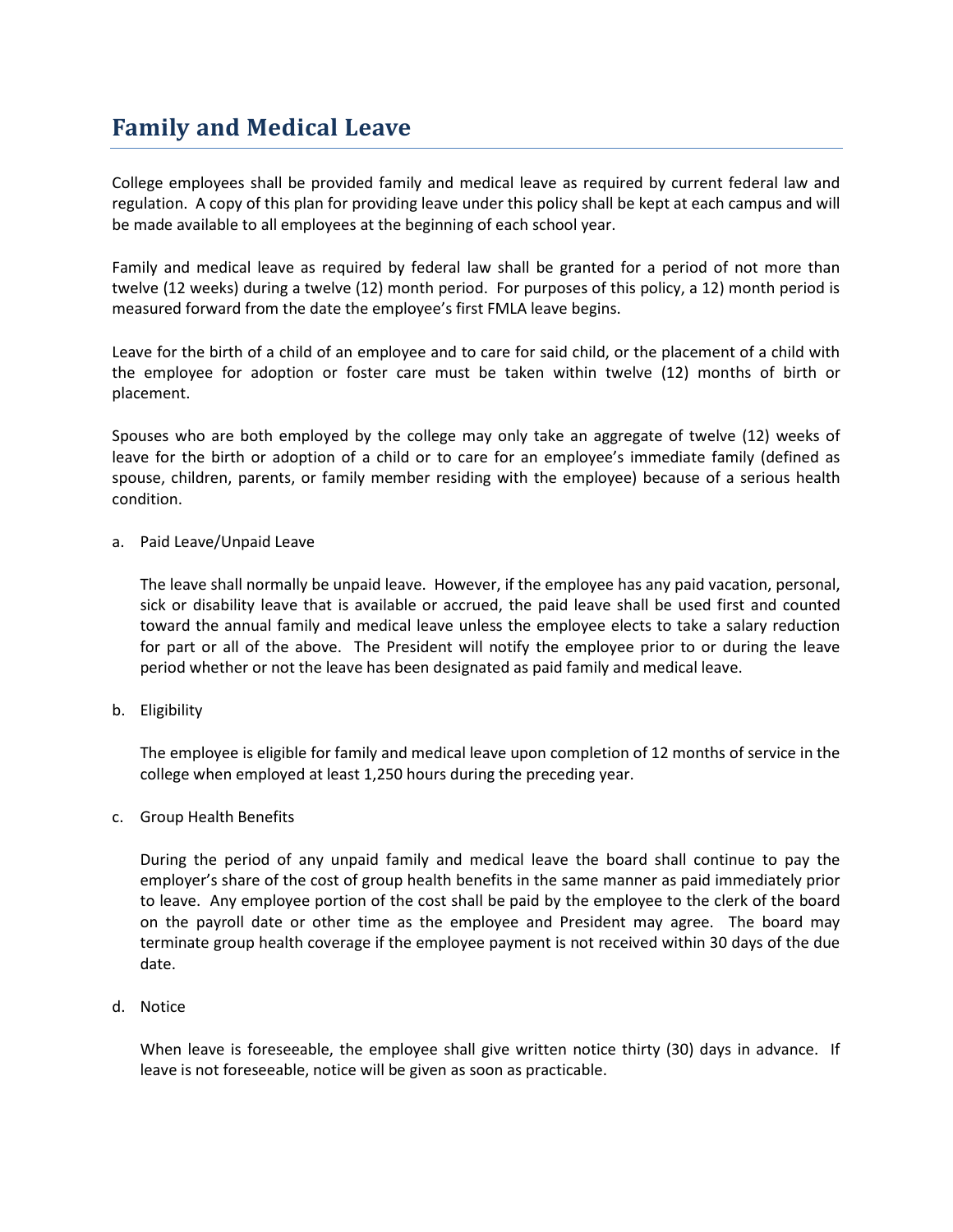Upon the employee providing notice of need for leave, the employer will notify the employee of:

- (1) The reasons that leave will count as family and medical leave,
- (2) Any requirements for medical certification,
- (3) Employer requirement of substituting paid leave, and employees option to take a salary reduction,
- (4) Requirements for premium payments for health benefits and employee responsibility for repayment if employer pays employee share,
- (5) Right to be restored to same or equivalent job,
- (6) Any employer required fitness-for-duty certifications.

The college may require, at its expense, the opinion of a second health care provider designated and approved by the college. If first and second opinions conflict, the college may obtain a third opinion from a provider jointly approved and paid by the college and the employee. A third opinion is final and binding.

e. Intermittent Use

Family leave may not be used intermittently or on a part-time basis without the prior approval of the President. Serious health condition leave may be taken on an intermittent or reduced leave schedule. If leave is requested on this basis, the college may require the employee to transfer temporarily to an alternative position which better accommodates recurring periods of absence or a part-time schedule provided that the position is equivalent pay and benefits.

f. End of Semester

The President may require the employee to continue leave until the end of a semester if the leave begins more than five (5) weeks before the end of a semester, lasts more than three (3) weeks and the return would occur during the last three (3) weeks of the semester.

If the leave is for a reason other than the employee's serious health conditions, the President may require the employee to continue leave until the end of a semester, if:

- (1) The leave begins in the last five (5) weeks of a semester, will last more than two (2) weeks and the return to work would occur in the last two (2) weeks of a semester, or
- (2) The leave begins in the last three (3) weeks of a semester, and lasts more than five (5) days.
- g. Keep College Updated

During the period of any family and medical leave, the employee must provide the Director of Human Resources with periodic reports, at least every 30 days, regarding the employee's status and the employee's intent to return to work. In addition, the Director of Human Resources may request